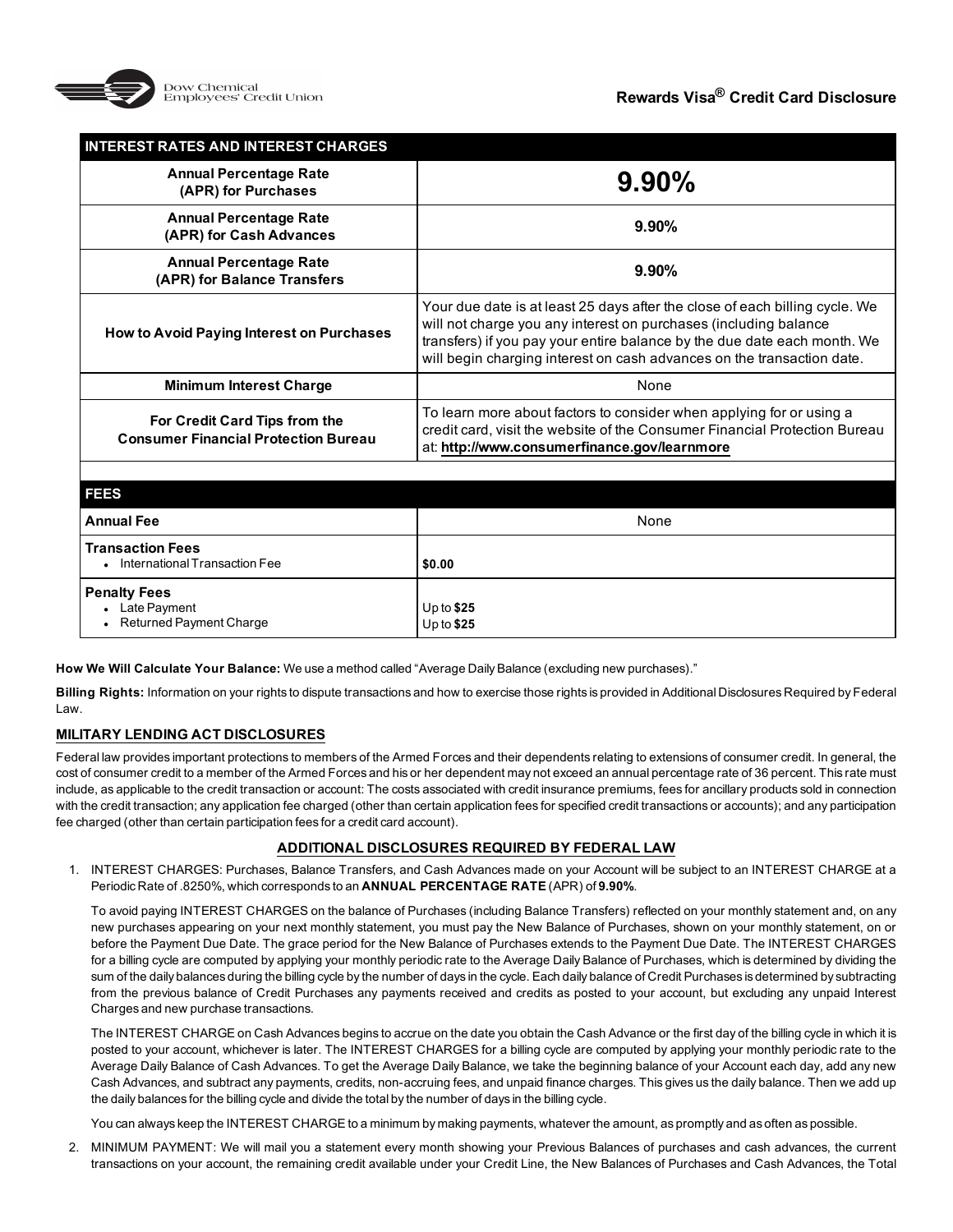New Balance, the INTEREST CHARGE due to date, and the Minimum Payment required. Every month you promise to pay at least the Minimum Payment by the date listed and to the address shown on your statement. You may, of course, pay more frequently, pay more than the Minimum Payment, or pay the Total New Balance in full, and you will reduce the INTEREST CHARGE by doing so. The Minimum Payment will be either (a) 2% of your Total New Balance, or \$25.00, whichever is greater, or (b) your total New Balance, if it is less than \$25.00 plus (c) any portion of the Minimum Payment(s) shown on prior statement(s) which remains unpaid. In addition, at any time your total New Balance exceeds your Credit Line, you agree to immediately pay the excess.

- 3. FEES AND CHARGES: You agree to pay the various fees and charges related to this Agreement and included in the Rate and Fee Schedule that is accessible to members upon request. You agree to pay any related charges that are imposed as a result of your use of the VISA Credit Card or an ATM. Current fees associated with the VISA Credit Card include:
	- Late Payment: If the required minimum payment due under this Agreement is not paid within five days after the Closing Date subsequent to the Payment Due Date, your account may be charged, and you agree to pay, LATE CHARGE of **\$25.00**. No further late charges will be imposed after this Agreement has become due and payable in full due to default as specified in the section of the Agreement entitled "Default.
	- <sup>l</sup> Return Payments: If your payment is not honored by your Financial Institution, a RETURN PAYMENT PENALTY FEE of up to **\$25.00** may be assessed. Checks returned NSF (Non-Sufficient Funds) or UCF (Uncollectible Funds) are subject to electronic ACH representment. <sup>l</sup> InternationalTransaction Fee: **\$0.00**
	- <sup>l</sup> Statement Copy Fee: Your account may be charged, and you agree to pay, a STATEMENT COPY FEE of **\$0.20** per page whenever you request an additional copy of your statement.
	- <sup>l</sup> 2-Day Rush Card Fee: In general, there is no fee for lost Card replacement. However, if you ask us to expedite the delivery of a replacement card, your account may be charged, and you agree to pay, a 2-Day Rush Card Fee of **\$30.00**.
	- <sup>l</sup> Instant Re-Issue Card: At your request, in person at a location equipped to instant issue cards, we may charge an Instant Issue Replacement Card Fee of **\$5.00**.
	- Payment by Phone Fee: If you call us and ask us to apply a payment to your account, your account may be charged, and you agree to pay, a Payment by Phone Fee of **\$5.00**.
- 4. **SECURITY INTEREST. As a condition of us granting you credit under the Agreement, you hereby agree to grant us a security interest in all future shares and deposits with us, except Individual Retirement Accounts and other accounts which provide tax benefits under state or federal laws, to secure the credit card Account. Upon default under the Agreement you agree that we may apply all of your shares and deposits subject to this security interest to pay amounts due on the account under the Agreement. You also agree to grant us a security interest in collateral (other than collateral consisting of (i) real estate that is your principal residence; or (ii) household goods) securing other loans with us to secure credit under the Agreement.**

# **TERMS GOVERNING THE USE OF YOUR CARD**

THIS IS YOUR AGREEMENT WITH DOW CHEMICAL EMPLOYEES' CREDIT UNION REGARDING RIGHTS AND RESPONSIBILITIES ASSOCIATED WITH YOUR REWARDS VISA CREDIT CARD. PLEASE READ THIS DISCLOSURE CAREFULLY TO BE FAMILIAR WITH YOUR RIGHTS AND RESPONSIBILITIES. IT IS IMPORTANT TO RETAIN THIS NOTICE FOR FUTURE REFERENCE AND TO NOTIFY US AT ONCE IF ANY PARTS ARE UNCLEAR.

- 1. **WORDS OFTEN USED IN THIS AGREEMENT.** The word "Agreement" means this Dow Chemical Employees' Credit Union Rewards VISA Credit Card Agreement. In this Agreement, the words "you" and "your" mean or refer to each and all persons who have applied for the Card or Cards. "Card" means the Rewards VISA Credit Card or Cards, and any duplicates and renewals thereof, or substitutions thereof, we may issue to you. "Account" means your Rewards VISA Credit Card account with us. "We," "us" and "ours" means or refers to Dow Chemical Employees' Credit Union.
- 2. **THIS IS YOUR CONTRACT WITH US**. When your application is accepted by us, it becomes a binding contract. When you use the Card, or allow an authorized user to use the Card, you promise to abide by the terms of this Agreement including all applicable laws. This Agreement is a Truth-in-Lending Disclosure Statement as well as a contract.
- 3. **SIGN THE CARD AND KEEP THIS AGREEMENT.** You must sign the card before you use it. By using the Card, you are agreeing to comply with the terms of this agreement. However, your liability under this Agreement does not depend on whether you sign your Card. You should read this agreement and keep a copy for future reference.
- 4. **USING THE CARD.** We will send you a Card or Cards embossed as you have directed. As soon as received, each Card must be signed (in the space provided on the back) by the person whose name is embossed thereon. That signature must be in the same form as embossed on the front of the Card. To make a Purchase or Cash Advance, present the Card to a participating VISA plan merchant or financial institution, or to us, and sign the sales draft or cash advance draft which will be imprinted with your Card. Please note that we are not responsible if a particular VISA plan merchant or financial institution refuses to honor your Card. You will receive a copy of any draft you sign when using the Card which you should retain to verify your monthly statement. We will upon request furnish you with a copy of a draft. You may use your Card to make purchases and cash advances primarily for personal, family, or household purposes, and not for business or commercial purposes. In addition, you may obtain cash advances from the Credit Union or from other financial institutions that accept VISA Cards or ATMs that accept VISA Cards. Whenever you request an advance, we may require you to prove your identity. When the amount advanced appears on a subsequent statement that will be conclusive evidence of the request. To obtain an advance at an ATM you must use a Personal Identification Number (PIN) that was issued for use with the Card.
- 5. **ILLEGAL TRANSACTIONS.** You agree that you will only use your Account for transactions that are legal where you reside. Internet gambling may be illegal in the jurisdiction in which you are located. Display of a payment card logo by an on-line merchant does not mean that the transaction with that merchant is legal where you reside. You agree not to use your Card for any illegal transactions. We will not be liable if you engage in any illegal transactions.
- 6. **PROMISE TO PAY.** If we approve your application and issue you a Card, you promise to repay to us all debts and the INTEREST CHARGE thereon arising from any authorized use of the Card. You agree not to let someone else use the card. If this Agreement is signed by two persons, the Account is joint; that is, each of you, separately and jointly with each other, is liable for all debts on the Account and INTEREST CHARGE thereon. Your obligation to pay all such debts and INTEREST CHARGE thereon continues even though an agreement, divorce decree or other court judgment to which we are not a party may direct that only one of you, or some person other than you (or both of you), must pay such debts and INTEREST CHARGE.
- 7. CREDIT LIMIT. If we approve your application, we will establish a self-replenishing credit limit for you and will notify you of the amount thereof ("credit limit") in the mailer in which we will send you your Card. That mailer is hereby incorporated herein as part of this Agreement. You agree not to let your Account Balance exceed such amount, and you agree to pay us the total amount over the credit limit upon our demand whether or not we authorized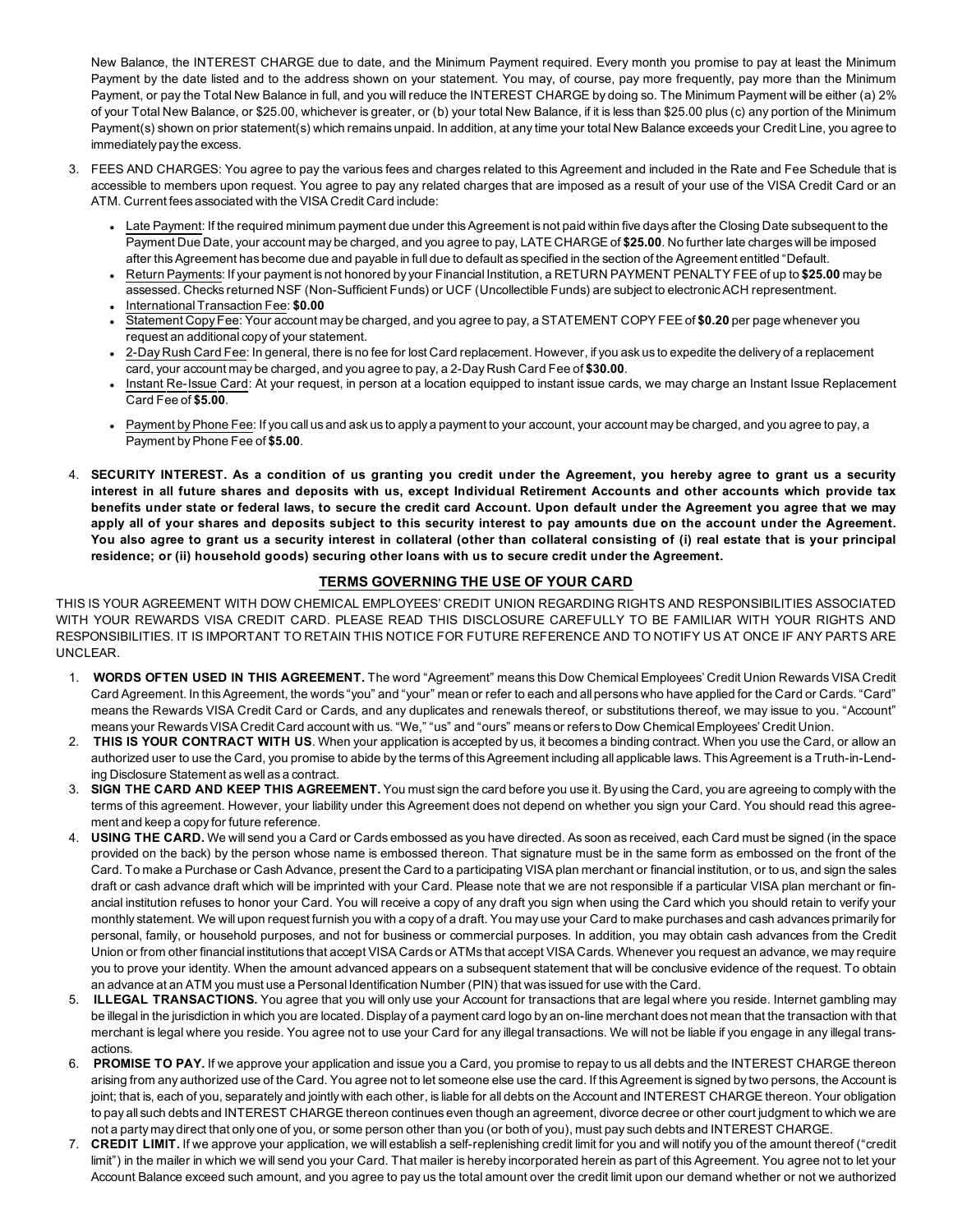the advance(s) which caused you to exceed your credit line. Unless you are in default, each payment you make on the Account will replenish your credit limit by the part of that payment which is applied to principal. You may request an increase in the credit limit by a written application, which must be approved by us.

We may increase or decrease the limit from time to time or may, with good cause, revoke your Card and terminate this Agreement; in either event, we will give you written notice of such action. "Good Cause" includes your failure to satisfy the terms of this Agreement or our adverse reevaluation of your Credit worthiness; in either event, we will give you written notice of such action. In the event your account is cancelled or revoked due to default, the balance at the time of default may be transferred in-house with the Credit Union and, as a consequence thereof, be included within your Revolving Credit Agreement for collection at the same rate as set forth in the Revolving Credit Agreement. However, you may terminate this Agreement, at any time and for any reason, by giving us written notice. Nevertheless, termination by you or by us does not affect your obligation to pay all debts and INTEREST CHARGE thereon arising from authorized use of your Card.

The Cards remain our property and you must recover and surrender to us all Cards upon our request or upon termination of this Agreement. We reserve the right not to re-issue a Card when an Account has been inactive for more than 12 months at the time it is scheduled to be reissued. In addition, for security reasons, your Card may be disabled within 60 days of its issuance if the Card has not been activated within that time.

- 8. **JOINT ACCOUNTS.** If more than one person signs the application, each person who signs it promises to pay all amounts owed to us under this Agreement. Each of you authorizes the other(s) to make purchases, withdrawals or cash advances individually. Any one of you may cancel the Account. The cancellation will be effective to all of you. Each of you is jointly and severally obligated. This means that we may collect money owed to us from each of you or from all of you regardless of your current domestic relationship or other legal proceedings. In any event, all of you will continue to be jointly and severally obligated until all cards are returned and the debt is extinguished.
- 9. **AUTHORIZED USERS.** You may allow Authorized Users on your Account in the following ways: (1) notifying us that you want someone added to the account as an Authorized User; (2) by lending your Card or Account Number to another; or (3) by any other means in which you would be legally considered to have allowed another to use your Account or be legally prevented from denying that you did so. You should think carefully before you allow someone to become an Authorized User. By doing so, you authorize the person to use your Account to the same extent you can, including but not limited to making Purchases, Cash Advances, Balance Transfers and allowing others to use your Account. Your Account does not permit you to limit the nature or amount of authority you give to any Authorized User and you agree that you will not attempt to do so. An Authorized User's authority will continue until you both notify us that you are terminating the authority and you physically retrieve the Card. If you cannot retrieve the Card, you will remain liable for any transactions we cannot prevent after you notify us.
- 10. **PERIODIC STATEMENTS.** We will mail you a statement every month showing your previous balance, purchases and cash advances, payments made on your account, periodic rate, annual percentage rate, finance charge and its method of computation, any other charges, grace period, payment due date, procedures for error resolution, Minimum Payment required, and the closing date with corresponding New Balance for the billing cycle. You may not receive a statement on your Account if there has been no activity or if collections procedures have been initiated against you because you are in default. Each statement is deemed to be a correct statement unless you establish a billing error pursuant to the Federal Truth in Lending Act as described in this Agreement.
- 11. **PAYMENT AND PAYMENT ALLOCATION.** Provided your Account has a balance, a minimum monthly payment is due each and every month, even if you pay more in a given month than what is required. You agree to make payments in U.S. dollars drawn on a U.S. bank. We will apply your payments in any manner we choose, at our discretion, except as otherwise provided by law. All payments will be processed as of the close of the business day on which they are received. We reserve the right to change the manner in which payments are allocated.
- 12. **DISPUTED BALANCE PAYMENTS.** Any payment check or other form of payment that you send us for less than the full balance due that is marked "paid in full" or contains a similar notation, or that you otherwise tender in full satisfaction of a disputed amount, must be sent to the attention of the Credit Card Disputes Department, Dow Chemical Employees' Credit Union, 600 E Lyon Rd, Midland, PO Box 1649, MI 48641-1649. We reserve all our rights regarding these payments (e.g. if it is determined that there is no valid dispute or if any such check is received at any other address, we may accept the check and you will still owe any remaining balance). We may refuse to accept any such payment by returning it to you, not cashing it, or destroying it. All other payments that you make should be sent to the appropriate payment address.
- 13. **DEFAULT.** You will be in default and we may, to the extent permitted by law, terminate your credit line and declare the entire unpaid balance of the account immediately due and payable, under any of the following conditions:
	- you fail to make the minimum payment by the statement payment due date;
	- you breach any other promises made in or conditions of the Agreement and/or any other agreement with us;
	- you use your card for an illegal transaction;
	- if you become involved in any insolvency, receivership, guardianship, conservatorship, or any other proceeding which determines you are incapable of managing your financial affairs, including filing for Bankruptcy;
	- <sup>l</sup> you have made a false or misleading statement in your credit application and/or in your representation to us while you owe money on your account;
	- a judgment or tax lien is filed against you or any attachment or garnishment is issued against any of your property or accounts, including anyone starting an action or proposing to seize any of your funds on deposit with us;
	- <sup>l</sup> we in good faith determine that your creditworthiness (which includes your ability to repay us) has become unsatisfactory due to change in employment, increase in your other obligations, or because of any other reason, time being of the very essence;
	- <sup>l</sup> you die; or
	- <sup>l</sup> government action precludes us from imposing the annual percentage rate or a government authority has notified us that continued advances constitute an unsafe and unsound practice.
- 14. **COLLECTION COSTS.** You also agree that, in case of default, you will pay all usual and customary costs of collection permitted by law, including, but not limited to, attorney fees and expenses incurred by us in the enforcement of this agreement.
- 15. **DELAY OR FAILURE TO ENFORCE.** We do not lose our rights under this or any related agreement if we delay or fail to enforce them. We can accept late payments, partial payments or any other payments without losing any of our rights under this Agreement.
- 16. **NOTIFICATION OF ADDRESS CHANGE.** You agree to notify us promptly if you change your name, address or telephone number.
- 17. **ADDRESS FOR NOTICES TO US.** Except as otherwise expressly provided, all notices under this Agreement must be in writing and mailed to Dow Chemical Employees' Credit Union, 600 E Lyon Rd, PO Box 1649 Midland, MI 48641-1649.
- 18. **CHANGE IN TERMS.** From time to time, we may amend this Agreement by mailing a written notice of the amendment to you at the last address shown for you in our records. In the event the terms we are changing require advance notice by law, we will comply with the requirements of that law.
- 19. **YOU MAY CANCEL THE ACCOUNT**. You may cancel the account whenever you choose. If you do, you agree to cut each Card in half and return it to us at the address shown in Section 17 above, along with your written notification that you wish to cancel the account. Such cancellation will become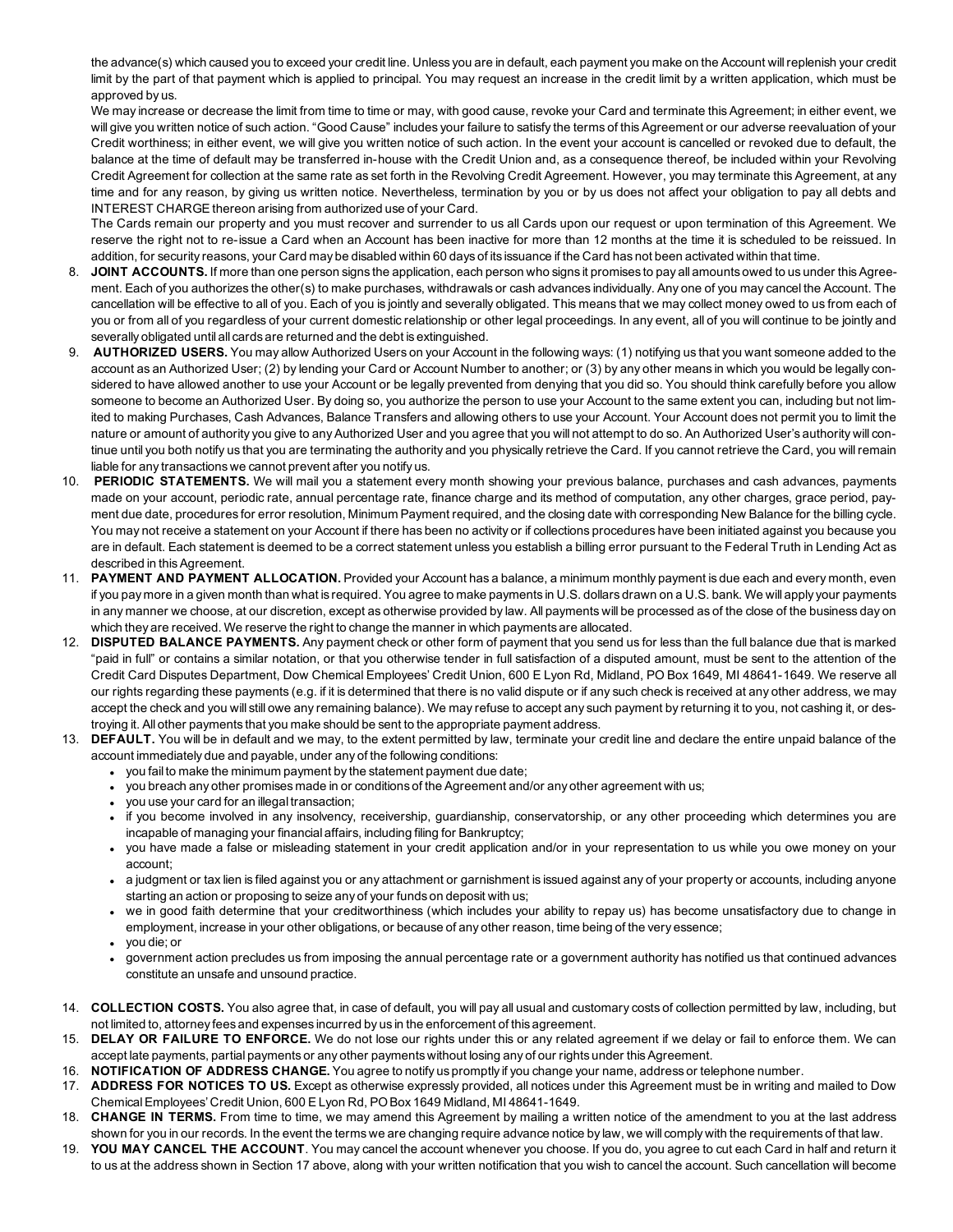effective within five days after the notice is received by us. You will still be responsible for the repayment of any outstanding balance on your account and any other amounts that have not yet been billed to you.

- 20. **WE MAY CANCEL THE ACCOUNT.** We have the right to cancel the account at any time upon written notice sent to you at the last address shown for you in our records. If we cancel the Account, you agree to discontinue the use of the Cards, and to return the Cards to us, at our request.
- 21. **CREDIT REPORTING AGENCIES.** You authorize us to investigate your credit standing when opening, renewing or reviewing your Account, and you authorize us to disclose information regarding our experience with you under this Agreement to consumer reporting agencies, bureaus and other creditors. If you request it we will provide the name and address of each consumer reporting agency used for this purpose. If you believe we have reported inaccurate information about you to a consumer reporting agency, please notify us at the address provided above in Section 17. In doing so, please identify the inaccurate information and tell us why you believe it is incorrect. If you have a copy of the credit report that contains the alleged inaccurate information, please send us a copy of that report as well. **You are hereby notified that negative information will be provided to appropriate consumer reporting agencies if you fail to perform your obligations under this agreement.**
- 22. **TRANSACTION SLIPS.** Your periodic statement will identify the merchant, electronic terminal location, or financial institution at which transactions were made, but sales, cash advances, credit or other slips cannot be returned with each statement. You must retain the copy of such slips furnished at the time of each transaction in order to verify the transactions listed on your statement. You agree to pay a reasonable fee for photocopies of transaction slips that you request.
- 23. **CREDITS.** If merchants who honor your Card give you a credit for returns or adjustments, they will do so by sending us a credit slip which we will post to your Account. You should keep your copy of the credit slip to verify your monthly statement. If your credits and payments exceed what you owe us on the Account we will credit such excess to the Account and, if the amount is \$1.00 or more, we will credit it to your credit union share account after two (2) months or upon your written request.
- 24. **INTERNATIONAL TRANSACTIONS.** If You incur charges in any foreign country or in any foreign currency, such charges will be converted to U.S. dollars. The conversion may occur after the transaction date and the conversion rate may differ from the rate of exchange in effect at the time of the transaction. You agree to pay the converted amount to us in U.S. dollars. The exchange rate for transactions in a foreign currency will be a rate selected by VISA from the range of rates available in wholesale currency markets for the applicable central processing date, which rate may vary from the rate VISA itself receives, or the government mandated rate in effect for the applicable central processing date.

## 25. **TRANSACTIONS WITH MERCHANTS.**

- Return Policies If a merchant discloses a policy such as but not limited to "no returns," "no refunds," "as is," or "all sales final" you will be bound by that policy when you use your Account to buy goods or services from that merchant.
- Reservations When using your Account to make a travel or lodging reservation, obtain the merchant's cancellation policy and follow it if you wish to cancel. If you cancel, obtain the merchant's cancellation number that they are required to provide to you. The merchant may charge you for a cancelled transaction unless you can provide us with the merchant's cancellation number.
- Recurring Transactions If you authorize a merchant to charge your Account for repeat transactions without your Card, you must notify the merchant, and not us, when you want to discontinue the repeat transactions.
- <sup>l</sup> Dispute Access If you disagree with a transaction on your statement or have a dispute with a merchant as a result of a transaction, you agree to provide us with information and assistance we reasonably request. Otherwise, you will pay us for any resulting loss we have, unless we are prohibited by law from holding you liable for our loss.
- 26. **CARD AGREEMENT.** You understand that your VISA Credit Card is issued by us, remains our property, and is subject to rules governing ATM networks, which financial institutions must follow. The cards are not transferable. By using your card, you are agreeing to the following additional terms: (1) To abide by the rules and regulations and those of the participating ATM network as may be amended; (2) That we and the ATM network may follow all electronic instructions given through the ATM; (3) that we may restrict the use of or terminate your card at any time without notice to prevent loss to your account or to the Credit Union; (4) your Card may not be used for any illegal transaction.
- 27. **DAILY LIMITS.** You agree to adhere to any daily limits established by the Credit Union in conformance with the ATM network agreement and which are subject to modification to preserve the integrity of the ATM network and prevent loss to the Credit Union or its members. You may be restricted to no more than three cash advances per day, and no more than \$500 per day, for transactions made at an ATM.
- 28. **PERSONAL IDENTIFICATION NUMBER (PIN).** Generally, you will receive a Personal Identification Number (PIN). You agree to keep the PIN confidential. You also agree you won't write the PIN on the Card or anything you keep with the Card. Your use of the PIN and Card in getting a Cash Advance or making a Purchase is agreed to constitute your signature for purposes of such transactions. You can also use your card together with your Personal Identification Number (PIN) to get a Cash Advance from an Automated Teller Machine (ATM) in the VISA Network, to get a Cash Advance from a VISA financial institution, or to make a Purchase from a merchant that uses the Card in an electronic terminal that accesses the VISA system. IF YOU FORGET OR DO NOT ENTER YOUR PIN CORRECTLY, THE ATM MAY KEEP YOUR CARD THE THIRD TIME THE PIN IS ENTERED INCORRECTLY. THIS PROCEDURE IS FOR SECURITY MEASURES. KEEP YOUR PIN IN A SECRET PLACE. If you authorize us to issue a Card to anyone else for use through any electronic access device, you are authorizing that individual to withdraw funds from any account which can be accessed by that card, regardless of whether that individual is authorized to withdraw money from the account for any other means.
- 29. **LIABILITY FOR FAILURE TO COMPLETE TRANSACTIONS.** We will not be liable for transactions that are not completed if any of the following circumstances apply:
	- Through no fault of ours, you do not have sufficient funds available in your credit line;
	- The transaction would cause you to exceed your credit limit;
	- The ATM where you are requesting a cash advance does not have enough cash;
	- The terminal or system was not working properly and you knew of the malfunction at the time you initiated the transactions;
	- <sup>l</sup> Circumstances beyond our control (such as fire or flood) prevent the transaction, despite reasonable precautions we have taken;
	- Your Card is retrieved or retained by the ATM;
	- <sup>l</sup> Your Card or PIN has been reported lost or stolen and your account has been blocked or frozen;
	- Your account is in default;
	- <sup>l</sup> You or anyone authorized by you to conduct a transaction commits fraud or violates any laws or regulations; or
	- You fail to follow the instructions on the screen or terminal.
- 30. **LIABILITY FOR UNAUTHORIZED USE.** You may be liable for the unauthorized use of your credit card. You will not be liable for unauthorized use that occurs after you notify Us at the address or telephone number set forth below. You must notify us orally or in writing of the loss, theft, or possible unauthorized use. In any case, your liability will not exceed \$50.00. Notify us at:

CUSTOMER SERVICE CENTER P.O. BOX 31112 TAMPA, FLORIDA 33631-3112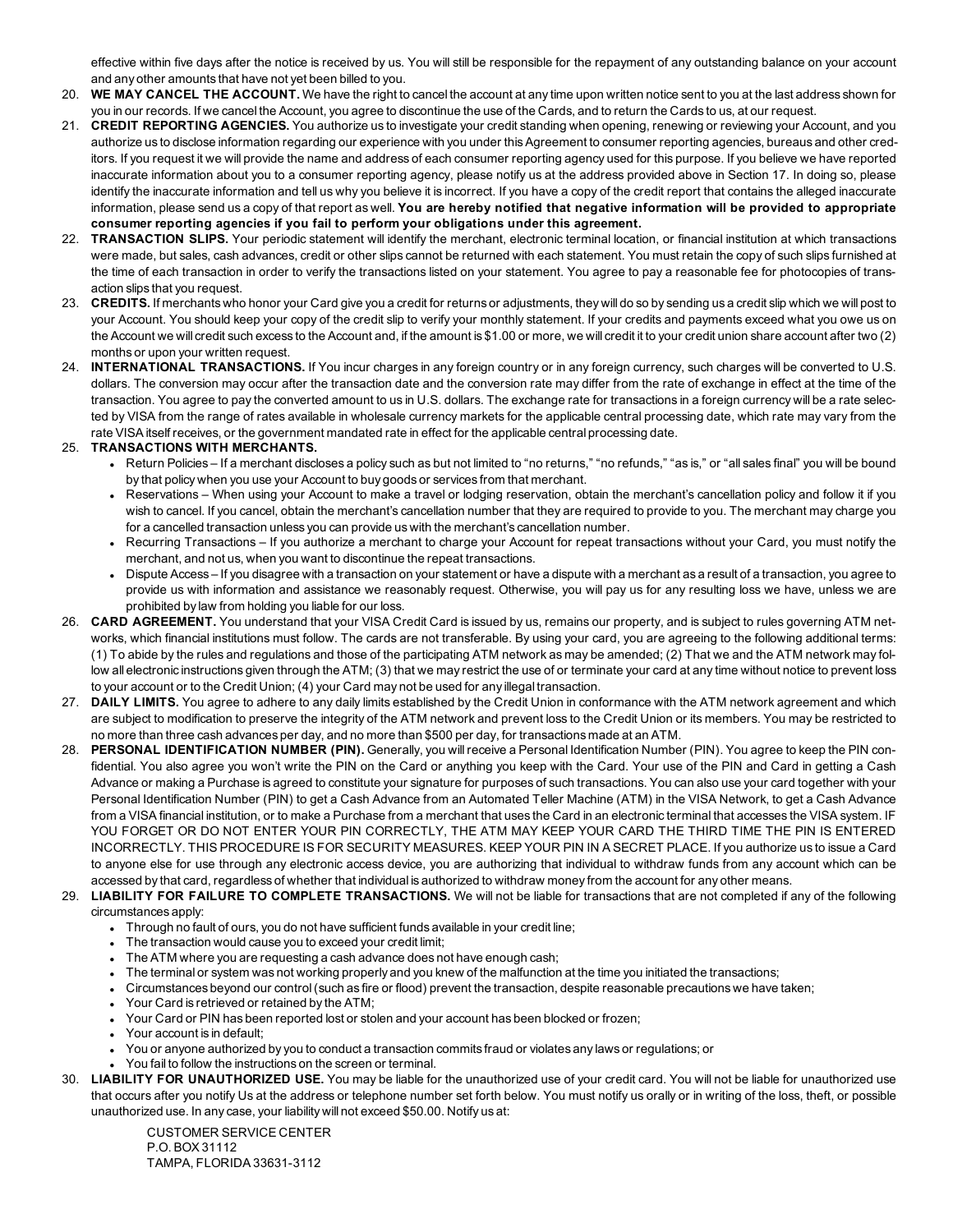800-449-7728

- 31. **LIMITATIONS OF RESPONSIBILITY.** We will not be responsible for merchandise or services purchased by you with the Card. We are not liable for the refusal or inability of merchants, financial institutions and others to accept your card(s) or electronic terminals to honor them or complete a transaction, or for their retention of the Card(s).
- 32. **BUSINESS DAY.** Our business days are Monday through Friday. Saturdays, Sundays and federal holidays are excluded.
- 33. **GOVERNING LAW.** The Agreement and your Account and any claim, dispute, or controversy arising from or relating to this Agreement or your Account, whether based on contract, tort, fraud, and other intentional torts, statute, common law and/or equity, are governed by and construed in accordance with the laws of the State of Michigan (without regard to its conflicts of laws principles or rules) and applicable federal laws. The legality, enforceability and interpretation of this Agreement and the amounts contracted for, charged and received under this Agreement will be governed by such laws. This Agreement is entered into between you and us in the State of Michigan, and we make credit decisions under this Agreement from the State of Michigan. To the extent allowed by applicable law, You further consent to the jurisdiction and venue of the State or Federal Courts located in Midland County, Michigan.
- 34. **ASSIGNMENT.** We may sell, assign or transfer all or any portion of your Account, or any balance due under your Account, without prior notice to you. You may not sell, assign or transfer your Account or any obligations under this Agreement.
- 35. **LOST/STOLEN CARDS.** You agree to notify us immediately upon discovering that your Card has been lost or stolen by calling us at 800 449 7728, 24 hours per day.
- 36. **INFORMATION ABOUT YOU AND YOUR ACCOUNT.** We will not disclose your non-public personal information to unaffiliated third parties except as otherwise permitted or authorized by law. Please refer to our Privacy Policy Notice for a full explanation of how we protect your information. You may obtain a copy of our Privacy Policy Notice by visiting [www.dcecu.org](http://www.dcecu.org/) or by calling us at 989-835-7794.
- 37. **BENEFITS AND PROGRAMS.** We may from time to time offer additional services to your Accounts or special programs related to you being a Cardholder, such as the option for eligible cardholders to skip a payment in January, at no additional cost to you beyond normal INTEREST CHARGE. You understand and agree that we are not obligated to offer such services or programs and may withdraw or change them at any time.
- 38. **SEVERABILITY.** If any provision of this Agreement is determined to be void or unenforceable under applicable law, regulation, or rule, all other provisions of this Agreement shall be valid and enforceable.
- 39. **ENTIRE AGREEMENT / EFFECT OF AGREEMENT.** This Agreement, together with any application you signed or otherwise submitted in connection with the Account (which is hereby incorporated by reference in this Agreement), constitutes the entire agreement between you and us relating to your Account, supersedes any other prior or contemporaneous agreement between you and us relating to your Account, and applies to every transaction relating to the Account even though a sales or cash advance draft you sign or a credit slip may contain different terms. This Agreement may not be amended except in accordance with the provisions of this Agreement. You further acknowledge receipt of a copy of this Agreement.
- 40. **CREDIT UNION MEMBERSHIP.** You understand and agree that one of the requirements for obtaining this Account is your continued status as a member of the Credit Union. Upon termination of that membership, you can no longer obtain credit with the Card.
- 41. **COMMUNICATION MONITORING AND RECORDING.** You agree that we, our agents, and our service companies may monitor and/or record any telephone and/or electronic communications between you and us.